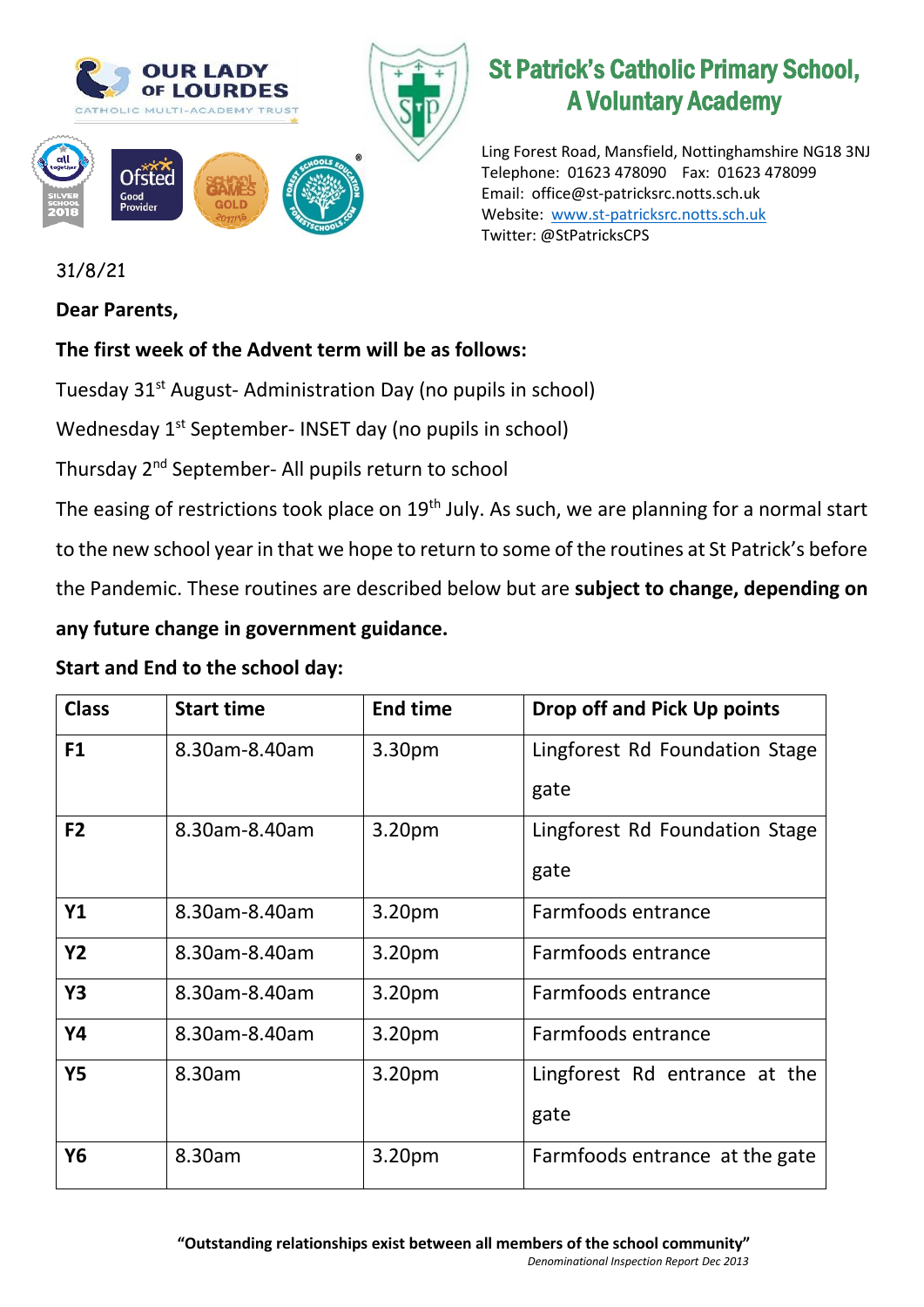If siblings' gates are different, please bring them to the side gate of the playground via the Ling Forest Rd entrance.

Staff will be visibly present at strategic points of the school perimeter. This will enable families to drop children off at the gates in the morning and then to come onto school site for the end of the day collection.

#### **Lunch time**

| <b>Class</b>           | <b>Time</b> | <b>Location for dining</b>    |
|------------------------|-------------|-------------------------------|
| <b>Foundation Unit</b> | 11.30-12.30 | <b>Foundation unit</b>        |
| Y1                     | 11.30-12.30 | <b>Dining room</b>            |
| <b>Y2</b>              | 11.30-12.30 | Dining room                   |
| <b>Y3</b>              | 11.30-12.30 | Classroom                     |
| Y4                     | 12.00-1.00  | Dining room                   |
| <b>Y5</b>              | 12.00-1.00  | <b>Dining room</b>            |
| Y <sub>6</sub>         | 12.00-1.00  | <b>Under canopy/Classroom</b> |

#### **Face Masks**

In accordance to the changes to the new guidance, face masks are now to be worn by choice of the individual, however the school would still recommend wearing when on school premises.

#### **Catholic Life of the School**

In September, there are some changes within the parish as we welcome two new priests Fr John and a new Philippian priest called Fr Mark who will both serve St Patrick's Parish and the school. Both priests are supported well by Sister Susan and Sister Mary. We are delighted that we can recommence with weekly masses.

#### **Extra-Curricular Activities**

As part of our commitment to the wider curriculum, we hope to offer a wide range of activities. The offer will be shared with you on the return to school in September and will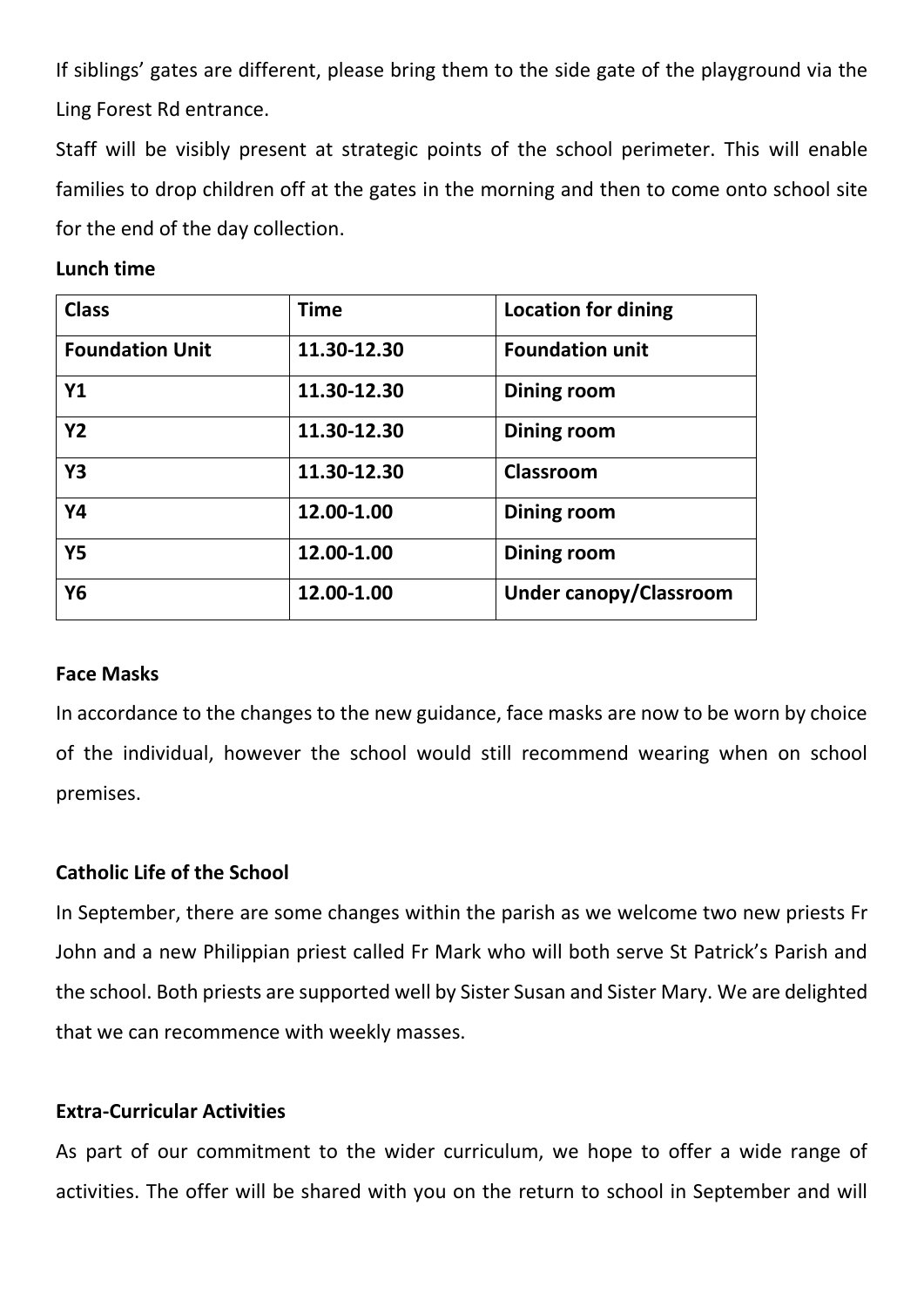

# St Patrick's Catholic Primary School, A Voluntary Academy

Ling Forest Road, Mansfield, Nottinghamshire NG18 3NJ Telephone: 01623 478090 Fax: 01623 478099 Email: office@st-patricksrc.notts.sch.uk Website: [www.st-patricksrc.notts.sch.uk](http://www.st-patricksrc.notts.sch.uk/) Twitter: @StPatricksCPS

commence w/c Monday 13<sup>th</sup> September to

give sufficient time for these activities to be organised.

## **Residential Visits**

Bookings have been made for the following residential visits in 2022:

- 25th-26th July 2022: Year 3 Perlethorpe Camp
- 26<sup>th</sup> and 27<sup>th</sup> May 2022: Year 4 The Mill Adventure Base Camping Pods
- 9<sup>th</sup>-10<sup>th</sup> June 2022: Year 5 Perlethorpe Camp
- $11<sup>th</sup> 13<sup>th</sup>$  July 2022: Year 6 Briars

Payments will be set up at the beginning of the Year in order for costs to be spread out and part payments made monthly if so wished.

## **Dates for statutory tests:**

Phonics Screening Check Year 2 – Advent term 2 Year 6 SATs – Monday  $9^{th}$  May to Thursday  $12^{th}$  May inclusive KS1 SATs tests – Monday  $16<sup>th</sup>$  May to Friday 27<sup>th</sup> May Phonics Screening Check Year  $1 -$  Week commencing Monday  $6<sup>th</sup>$  June Multiplication Tables Check Year  $4 - 3$  week period from Monday 6<sup>th</sup> June

#### **Swimming**

Swimming sessions have been booked for the Pentecost (Summer) term. Further details will be sent out closer to the time